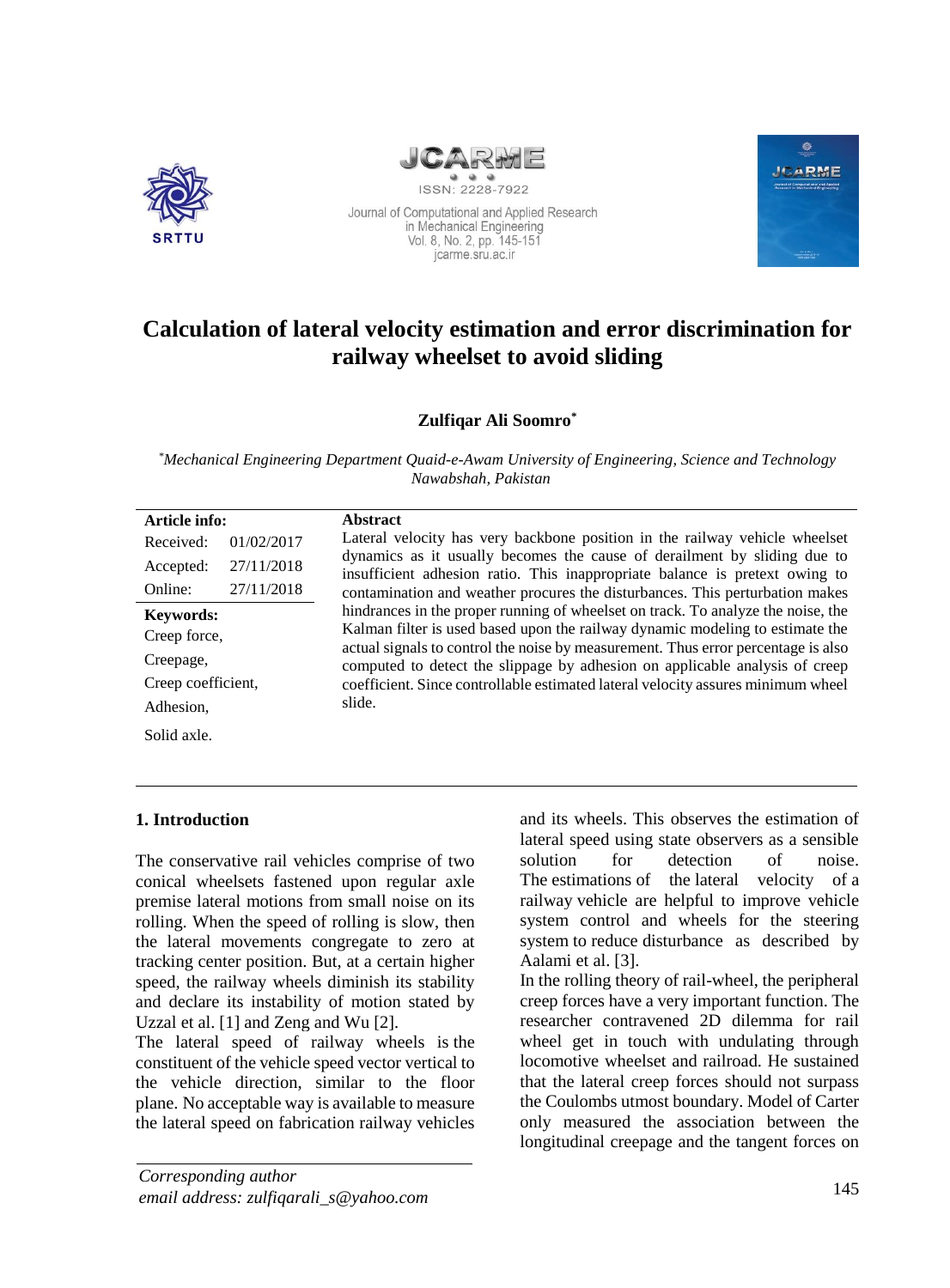the patch area in the researches of Kim [4] and Li et al. [5].

The dynamics of lateral velocity of railway vehicle wheelset system is stalwartly predisposed by the contacting forces and concerned moments occurring in the rail wheel interacting regions resembling nearly elliptical in shape. When the rail wheel is disturbed from the middle location on a tangential track, bulky straight acting forces produced at the rail-wheel touch are known as creeping forces. These affecting horizontal forces are accountable for hunting of Bogie in railway transport stated by Grip et al. [6].

One influential issue like Derailment is apprehensive with those occurring in lateral vehicle oscillations causing wheels to mount over the railway head or rail tracks. Railway dynamic factors like rolling radius difference, wheel contact angles, interface areas, rolling radius difference and elliptical forms are nonlinear functions for lateral budge of the railway wheelset pertaining to the track centerline of rail tracks as mentioned by Ahmadi et al. [7]. Hence the railway car body will have less sway on the bogie of a railway vehicle and rail wheels are concerned to lateral velocity in railway dynamics. Therefore, the bogie of single railway vehicle and wheels are well thought-out for assessing the lateral velocity dynamics. On the other hand, the weight of the railway car body is used into description on scheming of the Kalker's coefficients for dynamics explained by Li and Cheng [8].

Through the traditional Kalman filter (KF) study, the modeling of estimation dilemma gains crucial information for the processing and measuring the perturbed data studied by Wenzel et al. [9] and Ward et al. [10]. In several realistic conditions, the pertaining data are conceived sick identified. In almost favorable estimate outcomes, accurate information of the processing disturbance and measuring of the perturbed data is requisite, though, these are typically indefinite in observation. Hence a Kalman estimator with incorrect preferable figures may guide to large filtration errors and yet to a discrepancy of errors in the running system further worked by Hussain et al. [11] and Mei et al. [12].

The monitoring of lateral vehicle motion can be conceived by using accurate monitoring models and reliable estimation algorithms [13]. They used Bucy Kalman filter in their investigation. In this paper, the contact mechanics is used for modeling railway wheelset, described in Section 2, and Kalman filter scheme is used and error discrimination is defined in Section 3 and 4, respectively; finally, the results are simulated in Section 4.

## **2. Contact mechanics for rail-wheel modeling**

The lateral oscillations for the railway wheels monitored through creeping forces are produced at the wheel-rail interface as studied by Hussain, et al. [14]. The rail-wheel interfacing forces can be torn into usual and lateral forces at the rail wheel contacts studied by Soomro et al. [15]. The lateral forces at wheelset can be led using longitudinal  $(X_w)$  and lateral  $(Y_w)$  motions (Eqs. (1 and 2), respectively) along with torsional motion  $(O_w)$  generated by the solid axle with respect to the center line of railway track [15].

$$
v_{wL} = \omega_{wL} [r_o + \gamma (y_L - w)] \tag{1}
$$

This is left wheel velocity as described in Eq. (1)

$$
v_{wR} = \omega_{wR} \cdot [r_o - \gamma (y_R - w)] \tag{2}
$$

Above is right wheel velocity

Lateral creepage of the left and right wheels w.r.t spin are:

$$
F_{yR} = f_{22} \lambda_{yR} \tag{3}
$$

$$
F_{yL} = f_{22} \lambda_{yL} \tag{4}
$$

where lateral creep force for the wheels by  $f_{22}$ ' is known as creep coefficient.

Thus lateral force for right wheel is linearized as under

$$
F_{yR} = N_R \frac{\lambda_{xR} + \lambda_{yR}}{\lambda^2 R} \left[ \frac{\partial \mu_R}{\partial \lambda_R} - \frac{\mu_R}{\lambda_R} \right]_{(\lambda_{xR_o}, \lambda_{yR_o})} \times \Delta_{\lambda_{xR}}
$$

$$
+ N_R \left[ \frac{\lambda^2_{yR}}{\lambda_R} \frac{\partial \mu_R}{\partial \lambda_R} + \frac{\lambda^2_{xR}}{\lambda^2 R} \frac{\mu_R}{\lambda_R} \right]_{(\lambda_{xR_o}, \lambda_{yR_o})} \times \Delta_{\lambda_{yR}}
$$
(5)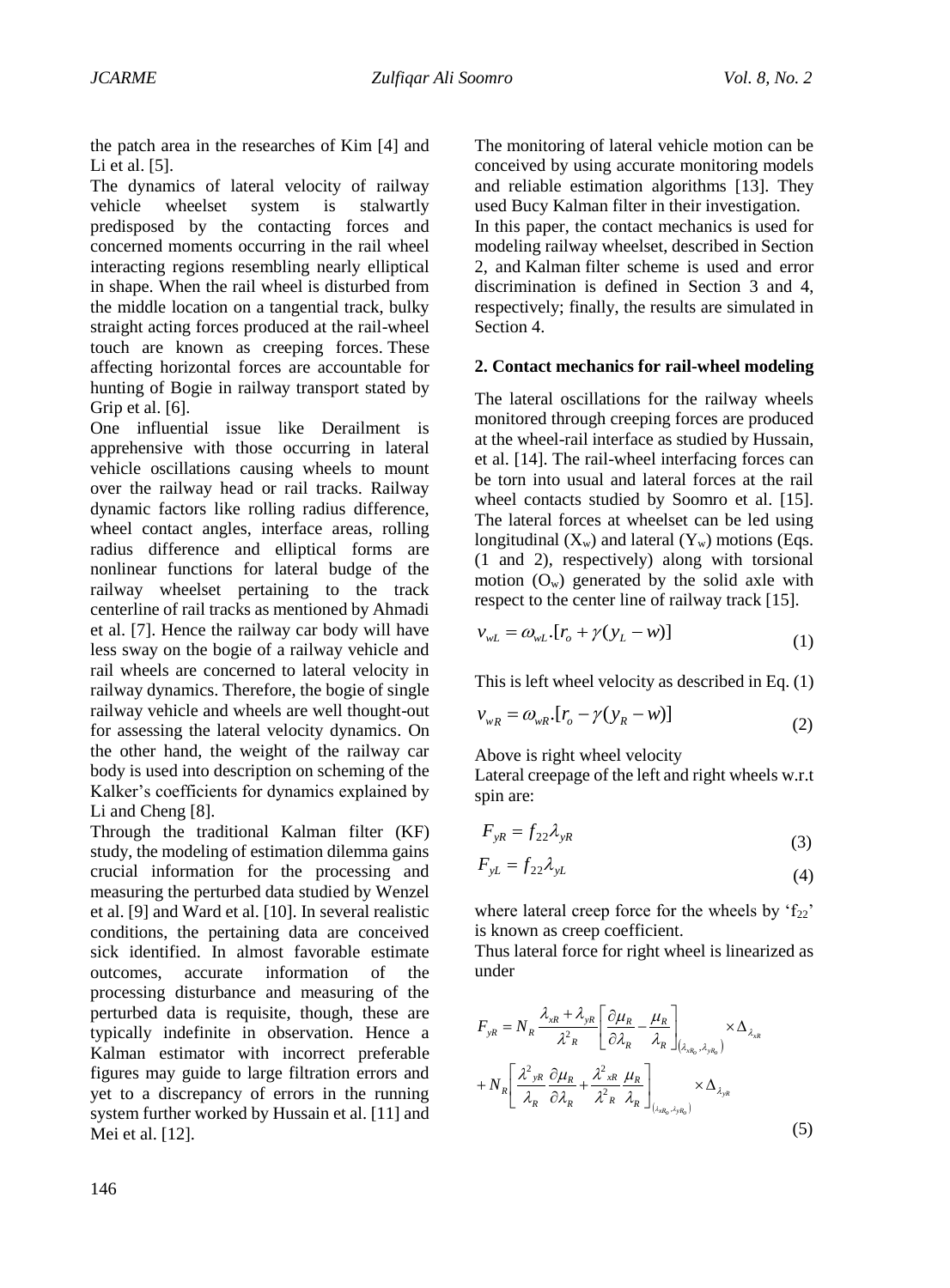Thus the right wheel is represented by small signal model by sensors.

$$
\Delta F_{yR} = g_{21} \Delta \lambda_{xR} + g_{22} \Delta \lambda_{yR} \tag{6}
$$

Similarly, the lateral force for the left wheel is linearized and converted by small signal model for Kalman filter [15].

$$
\Delta F_{yL} = g_{21} \Delta \lambda_{xL} + g_{22} \Delta \lambda_{yL} \tag{7}
$$

#### **3. Kalman filter design scheme**

After framing above small signal model converted from above dynamic equations, a Kalman filter is invented to filter the zones of the railway model at precise contact on the creeping curves. The tangential speed dynamics for the wheelset are animated by anonymous path noise formulated by Kalman estimators which are more comprehensive. This difficulty can be resolved by inserting the unknown parameter into the state equation as the state vector quite as an input so that dynamical system remains unaffected as described by Wenzle et al. [9].

The state and measurement terms for a nonlinear system, are enumerated as:

$$
y_{lat(o/p)} = H(x) + v \tag{8}
$$

where,  $\dot{x}$  is state of the system by vector;  $y$  is measuring system vector while w and v are processing and measuring disturbances, correspondingly. The distinct-time based lateral speed dynamical system is explained in the KF phenomenon by the following vector distinction mathematical equations:

$$
x_{k+1} = \Phi x_k + w_k \tag{9}
$$

$$
y_k = Hx_k + v_k \tag{10}
$$

The averaged and covariance factor of the preliminary state are described as:

$$
\hat{z}(0|0) = \hat{z}_0, \hat{S}(0|0) = Z_0 \tag{11}
$$

In accumulation to this, the primary average and the covariance of the disturbances are explained as:

$$
\hat{q}_0 = q_0, \hat{Q}_0 = Q_0, \hat{r} = r_0, \hat{R}_0 = R_0
$$
\n(12)

Here  $q_k$  and  $Q_k$  are the average and covariance for process disturbance in that order;  $r_k$  and  $R_k$ are also the average and covariance for measuring the disturbances, correspondingly. The proposed Kalman estimator/filter calculation is thus classified by three portions, time update, measurement update, and noise estimation.

#### **4. Error value discrimination**

Estimation result proves that the correctly infused Kalman filter can offer a consistent estimation for wheelset positions at the exact working condition. The filtered tangential motion with guessed error is often superior to predictable spin values with estimation error. The tangential Motion is directly exaggerated by path noise hence its inference is better than that of the spin angle [14].

$$
Error\% = \frac{|z_{estimate} - z_{measurement}|}{\max(|z_{measurement}|)} \times 100
$$

Here the actual error curve is assumed for estimation standards, and the usual error [12] specified by Zmeasurement is the output value of railway model, and Z<sub>estmimate</sub> is the filtration parameter, whereas the errors are the values among the estimation and the output parameters as described in Kalman filter Section.

#### **5. Results and discussion**

Let us consider a wheelset deflected laterally from a pure rolling position by a distance *y*, as the initial state, while on a straight track, the pure rolling position is the centerline of the track. On rolling forward with a velocity *v*, the deflected wheelset wants to roll to the preferred state. If the wheelset is constrained to remain in a similar attitude to the track, as it is in the initial state, creepage/slip takes place as the wheels roll [16, 17, 18]. In the case illustrated, the wheel of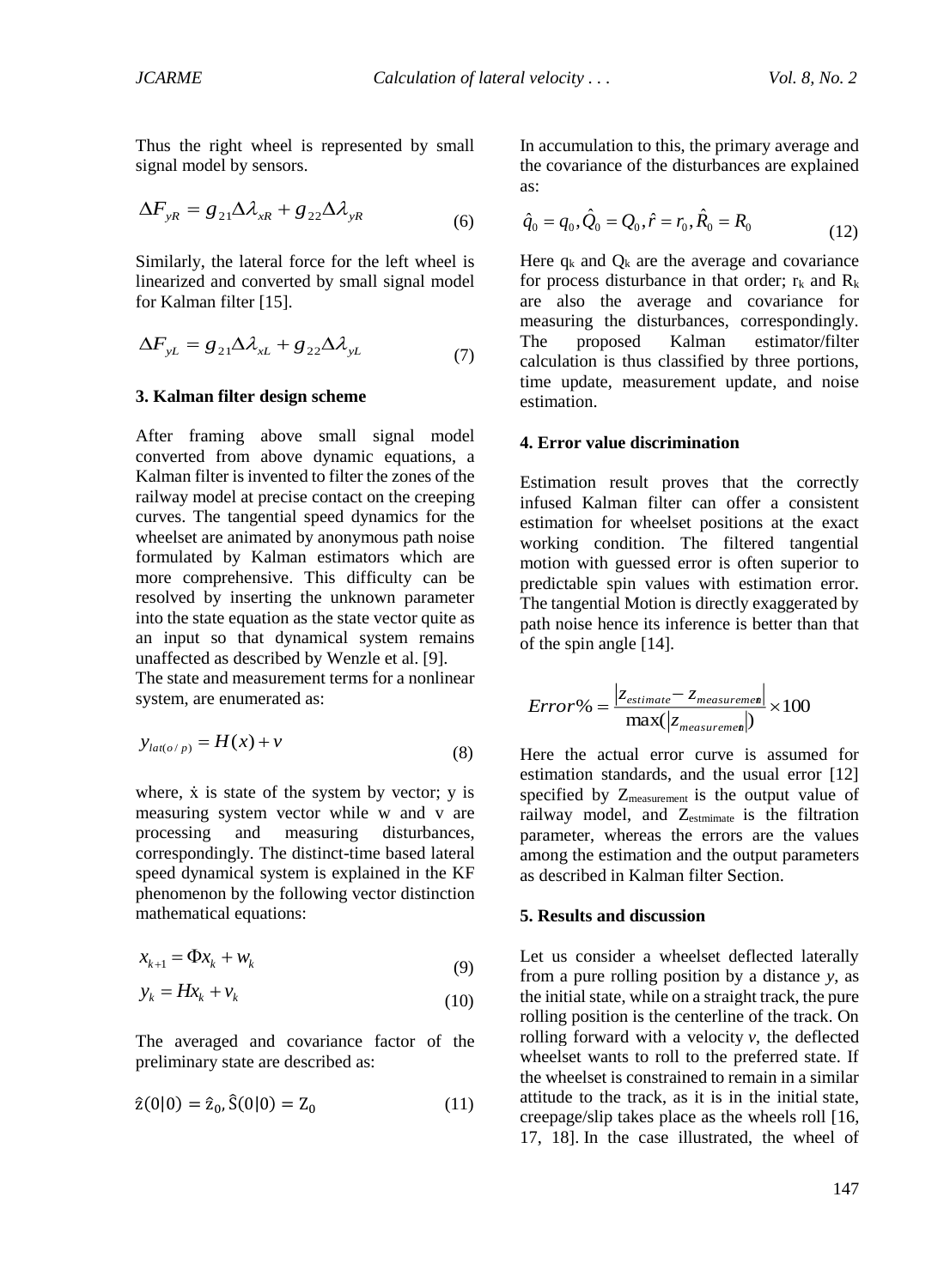larger rolling diameter slips back, and the smaller rolling diameter wheel slips forward. Longitudinal creepage is defined as the ratio of the creep velocity to the forward velocity of the wheelset. Slip force,  $F_s$  is generated on the wheelset which reacts against the constraining force at the journal. The force opposite to  $F_s$  is acting on the rail. The amount of creepage and the creep force generated are directly proportional to the displacement y and the cone angle γ.

The lateral dynamics in terms of velocity of the railway vehicle is described as follows by verifying the three different varieties of creep coefficients to watch its behavior by utilizing Kalman filter. Thus error percentage value is based upon estimation to avoid derailment by slip and sliding.

## *5.1. Lateral velocity of wheelset at different creep coefficients*

The lateral velocity of a railway wheelset on the railway track is shown in the Figs. 1 to 4; where the lateral motion of the railway wheelset is testified by three different coefficients of the creep versions to watch the performance of the railway wheelset. The head every head of curve ends by estimated parameter.

In Fig. 1, when coefficient of the creep is taken ad 6e+7 as the higher value, it is observed that the lateral velocity of the railway wheelset moves with motion slightly above 0.02 meter/s initially to 0.03 m/s under 0.5 seconds in chaos zigzag manner with time intervals from 0.5 to 5 s consisting upon actual and estimated parameters. Here the actual values denoted by blue color moves along with the estimated values which are denoted by red color in peaks. The peaks are nearly touching the bordering plane slightly above the -0.01 m/s in 5 s majorly with the estimated parameter. Every head of the curve ends by the estimated parameter.

In the Fig. 2, when the coefficient of the creep is proposed as 1e+6, the lateral velocity of the railway wheelset varies for the estimated parameters from slightly lower than 0.04 m/s to above 0.1m/s in a curved way in 1 s. Then it diverts into horizontal way with smaller perturbations from 0.1 m/s to along with 0.13

m/s in 5 s. Whereas the actual signal with the smaller disturbances starts from slightly above  $0.02$  m/s in the zone of  $0.02$  m/s to end at  $-0.02$ m/s in 5 s by disordered zigzag manner through touching its up and down borders. Here both actual and estimated values vary and run at some distance from each other.



**Fig. 1.** Lateral velocity of wheelset at  $f_{11} = 1e+7$  creep coefficient.



**Fig. 2.** Lateral velocity of wheelset at  $f_{11} = 1e+6$  creep coefficient.

In Fig. 3, when the coefficient of the creep is proposed as 1e+5 then the lateral velocity of the railway wheelset varies from lower than -0.03 m/s to above 0 m/s for the estimated parameter upward with smaller perturbations in curved shape 5 s. Whereas the actual signal, with the smaller disturbances, starts from slightly above - 0.02 m/s to 0.03 m/s to end in 5 s by the unarranged zigzag way. Here the estimated values overlap the actual parameter in a time period of 5 s.

This shows that when the creep coefficient is higher, then both actual and estimated parameters overlap each other, but whenever the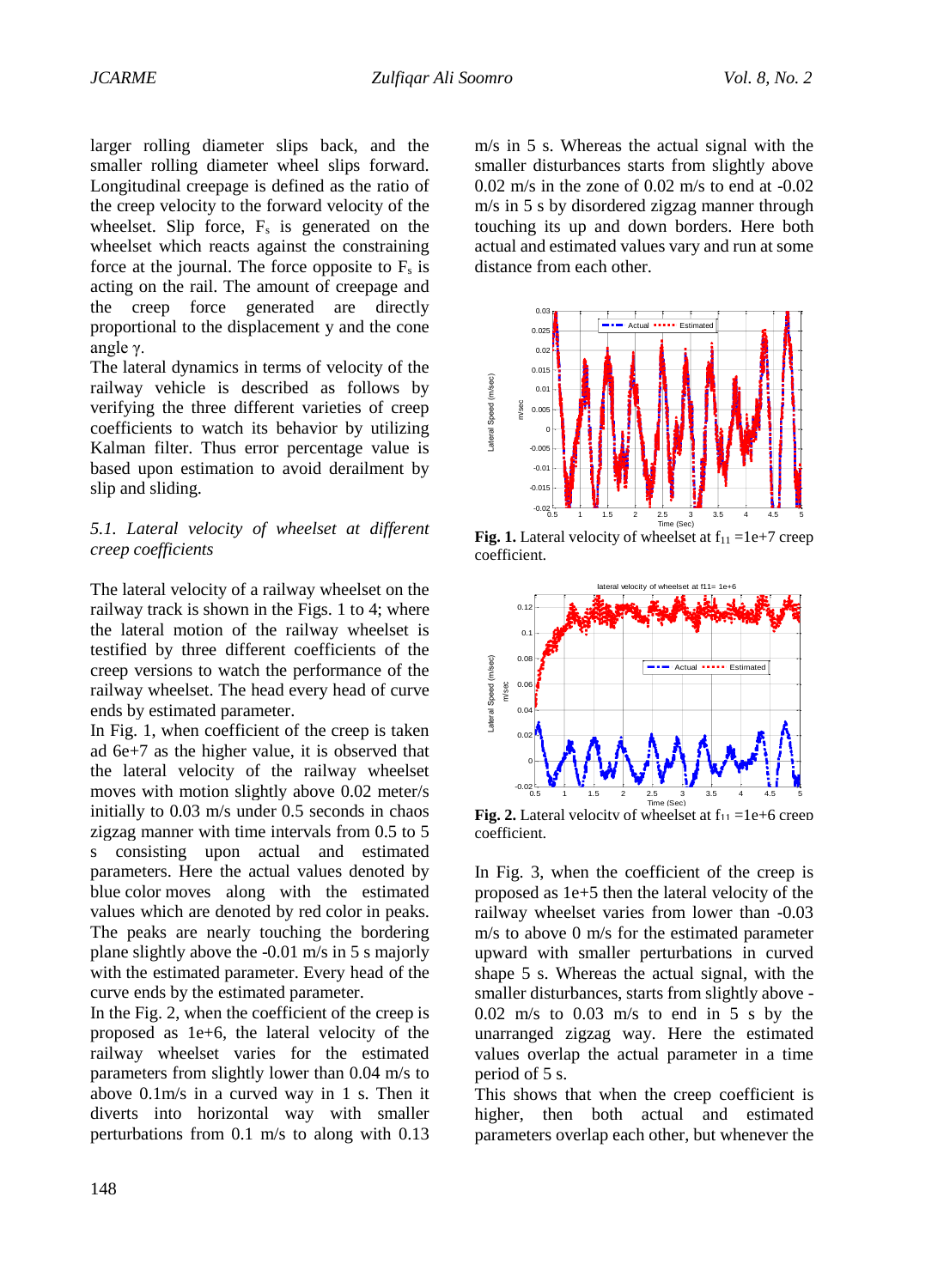coefficient of the creep decreases then both the actual and estimated values curves are separated from each other by significant difference at the smaller distance except here in 3<sup>rd</sup> case.



**Fig. 3.** Lateral velocity of wheelset at  $f_{11} = 1e+5$  creep coefficient.

#### *5.2 Error estimation for lateral velocity of wheelset*

The rail wheel track dynamic parameters are estimated to analyze the error ratio through high creep coefficient by a black line and low creep coefficient by a blue line. The higher coefficient of creep is selected as 1e+7 and the lower coefficient is taken as 1e+6 for estimation of error. The mentioned high and low creep coefficient values are applied to estimate the error ratio for the lateral velocity of a wheelset of the train shown in Fig. 4. Here the black line represents high creep coefficient travels in a straight direction with small noise from zero error measured scale. This means that there is no error in adhesion to occur slip shows increasing creep. While low creep coefficient denoted by the blue line passes through -0.04 to 6.5 percentage in vertical scale of error value in a zigzag way with major disturbances, then it travels downwardly below zero in 0.3 s to end on -0.1 in one second showing improper sufficiency of adhesion. Such condition shows the slip and sliding of the wheelset.

In Fig. 4, a higher value for error estimation is denoted by e1 by creep coefficient and e2 is displayed by lower error estimation depending upon the coefficient of the creep with time in second with the horizontal direction.



**Fig. 4.** Error estimation for lateral velocity of wheelset.

#### **6. Conclusions**

In this paper, simple dynamics pertaining to the lateral velocity is enumerated to frame a railway model. Mathematical model formulations are then manipulated for the usage of Kalman filter. Three different values of creep coefficients are devised by Kalman filter strategy for estimating the occurring noise with an actual parameter to stabilize the system. Then the error percentage is established to detect the adhesion to control slip based upon creep coefficient application.

It is assumed that when a high creep coefficient is utilized then both the actual and estimated travel parallel overlap each other in a zigzag manner. But when the creep coefficient decreases then the both are separated from each other with small noise and zigzag way. The attitude of the estimated curve shows little but higher adhesion along with creepage denoting slip reduction.

The error estimation shows no slip on higher creep coefficient on constant adhesion, but in decreasing creep coefficient, the curve shows unbalancing in curve suggesting a decrease in adhesion and creep leading to being constant.

#### **References**

[1] R. U. A. Uzzal, W. Ahmed, and S. Rakheja, "Dynamic analysis of railway vehicle-truck interactions due to wheel flat with a pitch-plane vehicle model", *Journal of Mechanical Engineering,* Vol. ME39, No. 2, pp. 12-02, (2008).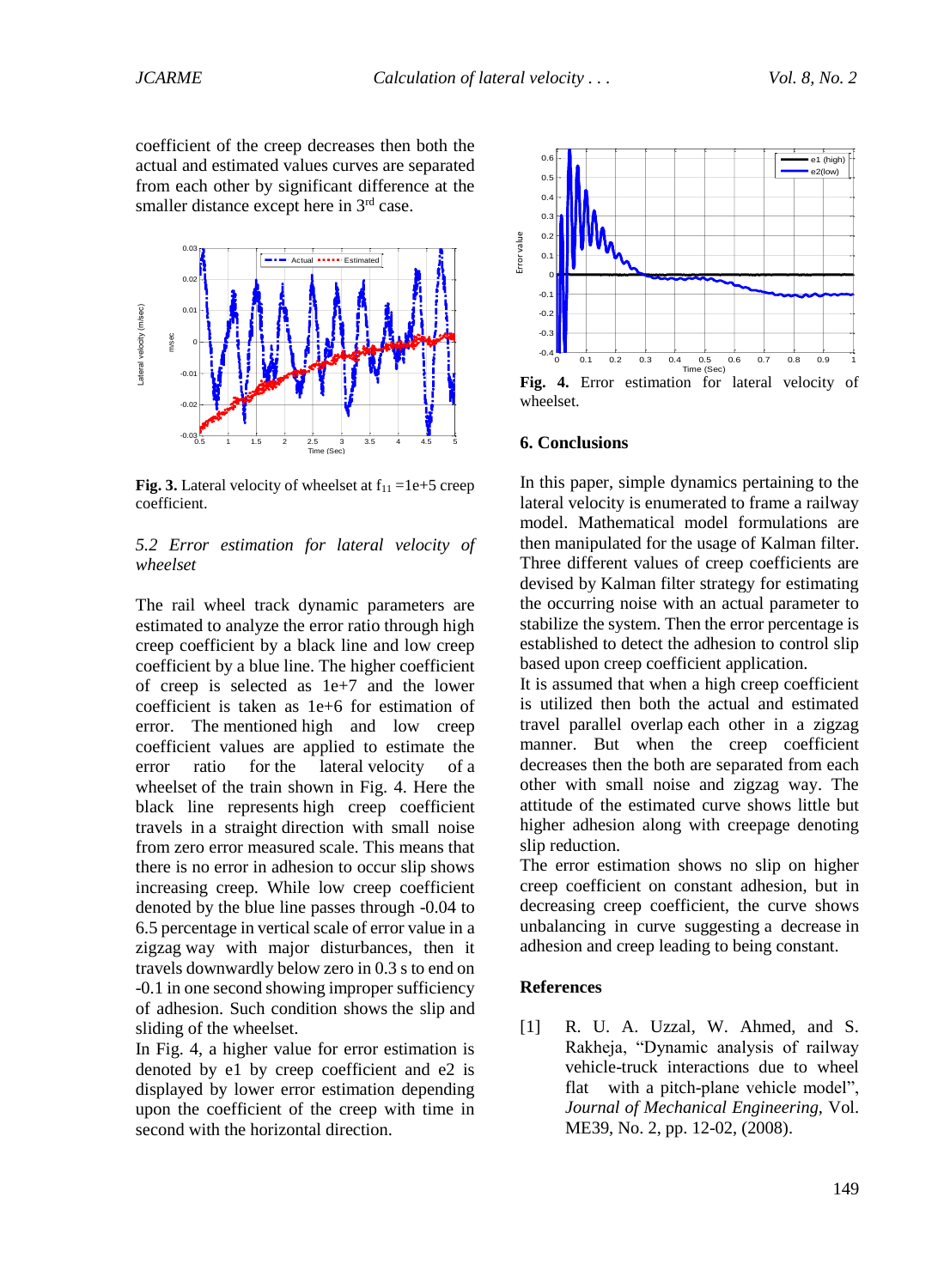- [2] J. Zeng, and P. Wu, "Study on the wheelrail interaction and derailment safety", *Wear*, Vol. 265, pp. 1452-1459, (2008).
- [3] M. R. Aalami, A. Anari, T. Shafighfard, and S. Talatahari, "A Robust Finite Element Analysis of the Rail-Wheel Rolling Contact", *Advances in Mechanical Engineering,* Vol. 2013, Article ID 272350, (2013).
- [4] J. Kim, "Effect of vehicle model on the estimation of lateral vehicle dynamics," *Int. J. Automot. Technol*., Vol. 11, No. 3, pp. 331-337, (2010).
- [5] L. Li, J. Song, L. Kong, and Q. Huang, "Vehicle velocity estimation for real-time dynamic stability control," *Int. J. Automot. Technol*., Vol. 10, No. 6, pp. 675-685, (2009).
- [6] H. F. Grip, L. Imsland, T. A. Johansen, J. C. Kalkkuhl, and A. Suissa, "Vehicle sideslip estimation: Design, implementation and experimental validation," *IEEE Control Syst. Mag*., Vol. 29, No. 5, pp. 36-52, (2009).
- [7] J. Ahmadi, A. K. Sedigh, and M. Kabganian, "Adaptive vehicle lateral plane motion control using optimal tire friction forces with saturation limits consideration," *IEEE Trans. Veh. Technol.*, Vol. 58, No. 8, pp. 4098-4107, (2009).
- [8] S. H. Lee, and Y.C. Cheng, "A New Dynamic Model of High Speed Railway Vehicle Moving on Curved Tracks," *Journal of Vibration and Acoustics*, Vol. 130, 2008.
- [9] T. A. Wenzel, K. J. Burnham, M. V. Blundell et al. "Dual extended Kalman filter for vehicle state and parameter estimation" *Journal of Vehicle System Dynamics,* Vol. 44, No. 2, 1532171, (2006).
- [10] C. Ward, E. Stewart, H. Li, R. Goodall, C. Roberts, T.X. Mei, G. Charles and R. Dixon, "Condition monitoring opportunities using vehicle based sensors". *IMECHE Proceedings, Part F:*

*Rail and Rapid Transit*, Vol. 225, No. 2. pp. 202-218, (2011).

- [11] I. Hussain, T. X. Mei, A. A. H. J. "Modeling and Estimation of Nonlinear Wheel-rail Contact Mechanics". *Proceedings of the twentieth Intenational conference on System Engineering,* pp. 219-223, (2009).
- [12] T. X. Mei, Hussain, "Multi Kalman filtering approach for estimation of wheel–rail contact conditions". *Proceedings of the United Kingdom Automatic Control Conference, Coventry, UK*, pp. 459-464, (2010).
- [13] Sangoh Han, Kunsoo Huh, "Monitoring System Design for Lateral Vehicle Motion", *Vehicular Technology IEEE Transactions on*, Vol. 60, pp. 1394-1403, (2011).
- [14] I. Hussain, T. X. Mei, and M. Mirzapour, "Real Time Estimation of the Wheel-Rail Contact Condtions Using Multi-Kalman Filtering and Fuzzy Logic". *In: Control (Control), 2012 Ukacc International Conference* On, 3-5 Sept., pp. 691-696, (2010).
- [15] ZA Soomro, I. Hussain, B. S. Chowdhary, "Modeling and analysis of linearized wheel- rail contact dynamics". *Mehran University Research Journal of Engineering & Technology*, Volume 33, No. 3, pp. 335-340, (2014).
- [16] ZA. Soomro, "Step response and estimation of lateral and yaw motion disturbance of rail wheelset". *Journal of Engineering and Technology*, Vol. 5, No. 1, pp. 8-13, (2015).
- [17] ZA Soomro, "Dynamical attitude of nonlinearly parameters of rail wheel contact on application of creep coefficient". *NUST Journal of Engineering Sciences,* Vol. 9, No. 1, pp. 13-17, (2016).
- [18] ZA Soomro, "Parametric dynamics of railway vehicle-track interaction model: The influence of creep coefficients" *J. Coupled Syst. Multiscale Dyn.,* Vol. 5, No. 1, pp. 33-37, (2017).